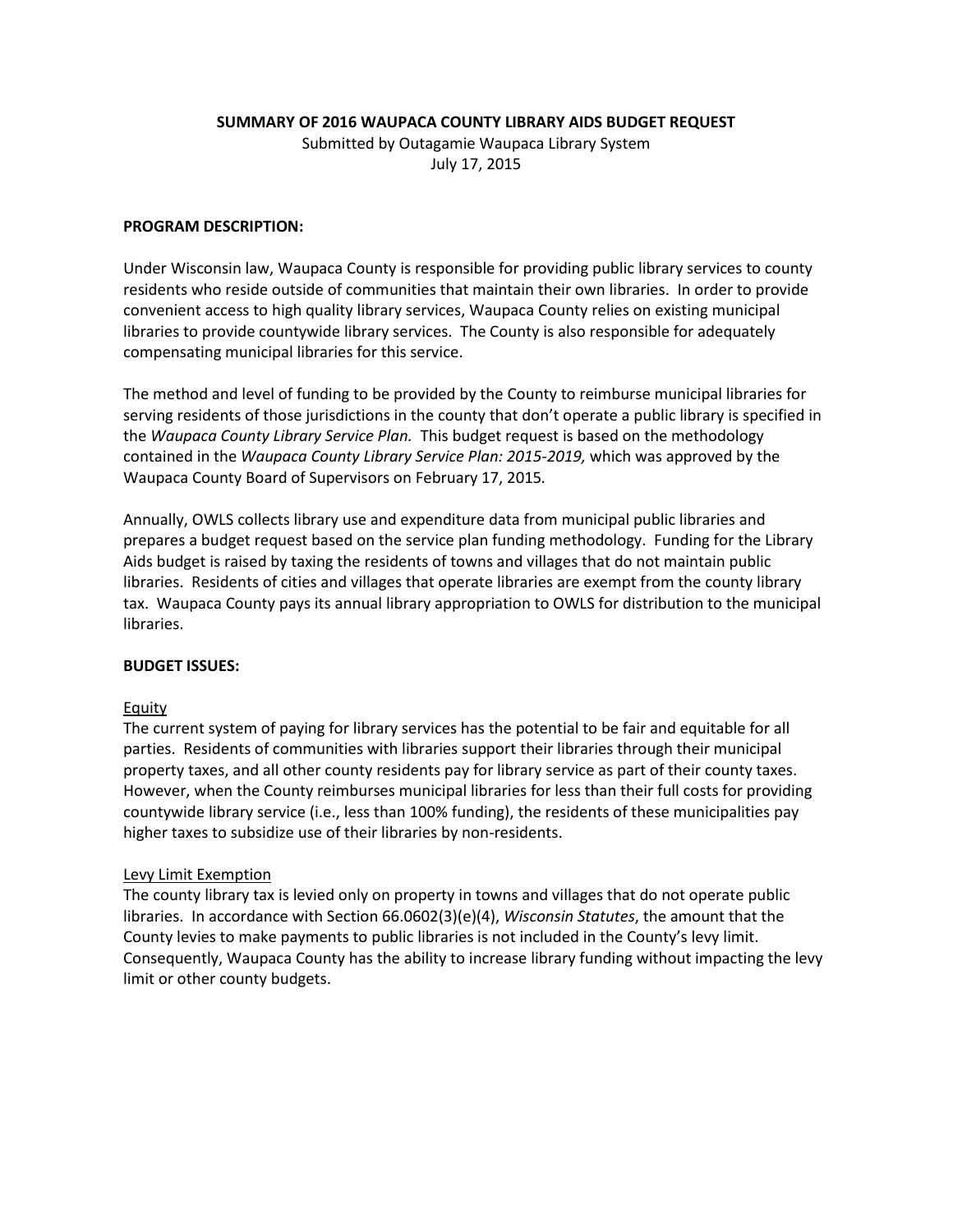## Library Use

The overall use of municipal libraries in Waupaca County was down in 2014 (4%). However, during the same period the number of items borrowed by residents of towns and villages without libraries decreased by 7%.

## Unit Costs

In recent years, library operating costs have grown faster than circulation, increasing the average cost per circulation. Some of this is due to the increasing use of downloadable and streaming materials, which are not included in the circulation totals. In 2014 the combination of a small increase in expenditures (3%) and a decrease in circulation resulted in an increase in the cost per circulation (8%).

## County Share of Library Service Costs

The county achieved the goal of compensating municipal public libraries at 100% of their costs for providing countywide library service first in 2014, and again in 2015, as the funding level increased from 82% in 2008 to 100% in 2014.

| Year:                 | 2008  | 2009  | 2010  | 2011  | 2012  | 2013       | 2014 | 2015 | 2016 |
|-----------------------|-------|-------|-------|-------|-------|------------|------|------|------|
| <b>Funding Level:</b> | 82.0% | 85.2% | 88.1% | 91.0% | 94.0% | 97<br>'.0% | 100% | 100% | 100% |

A goal of the *County Library Service Plan: 2015-2019* is to continue to compensate municipal public libraries at 100% of their costs for providing service to county residents residing in jurisdictions without local libraries.

Although the cost per circulation increased in 2014, the county circulation decrease offset this cost, causing Waupaca County's full share of library service costs to decrease slightly. 100% of the county formula will result in a budget decrease of .42% or \$4,065.

### Library Service is a Bargain for the County

Contracting with municipalities for library service continues to be a bargain for Waupaca County. It is estimated that the owner of a \$100,000 home paying for library service through county taxes would continue to pay about \$37 in 2015, i.e. less than the cost of two new hardcover books. Even at the 100% funding level, residents living outside of communities with libraries will continue to pay significantly less for the same service than those living in communities with libraries.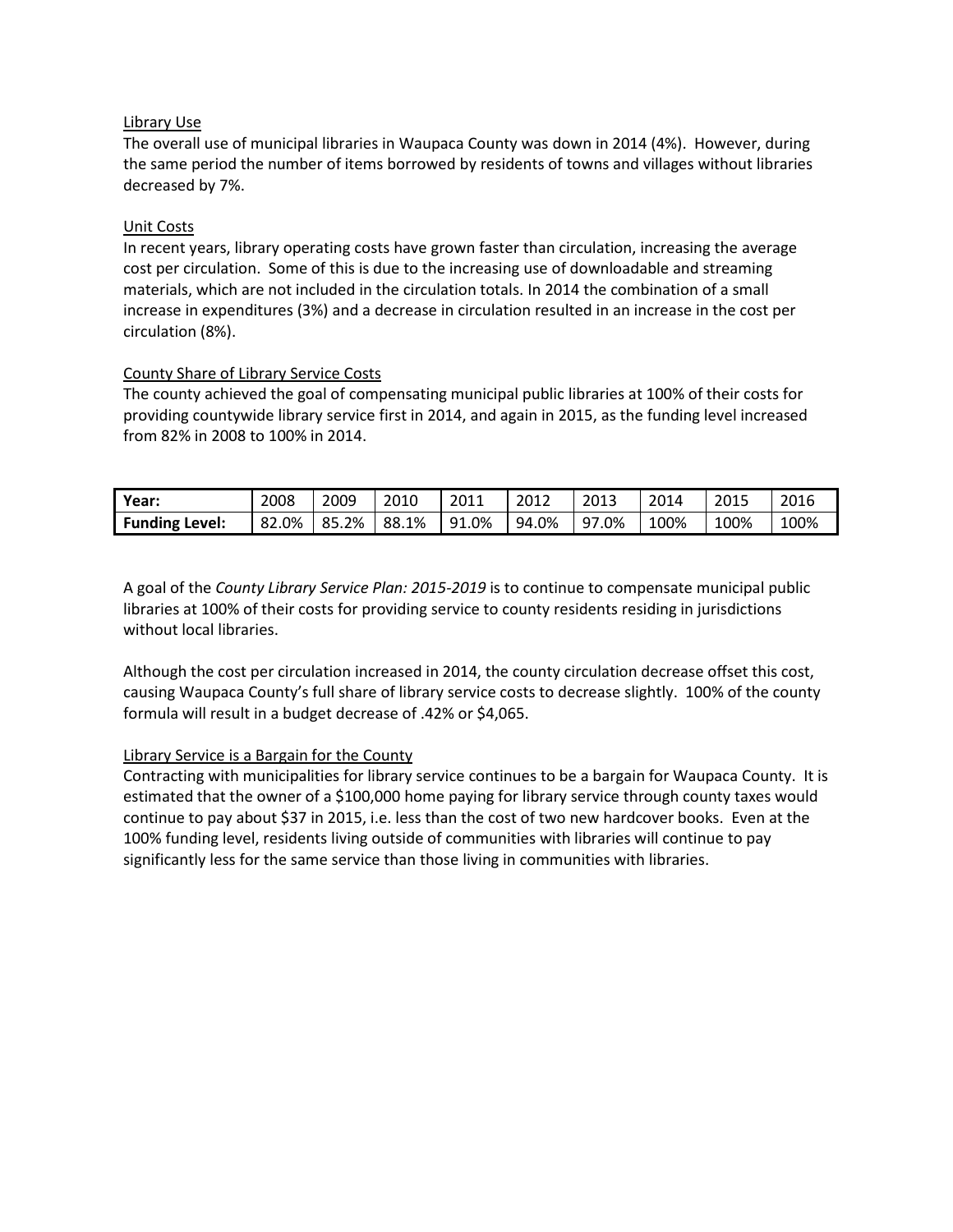# Requested 2016 Library Payments

The following table shows the payments made from the 2015 library aids budget and the proposed 2016 payments:

|                              |              | <b>REQUESTED</b> |  |  |
|------------------------------|--------------|------------------|--|--|
| <b>LIBRARY</b>               | 2015 PAYMENT | 2016 PAYMENT     |  |  |
| Clintonville                 | \$134,968    | \$134,040        |  |  |
| Fremont                      | \$32,645     | \$33,257         |  |  |
| Iola                         | \$103,141    | \$89,848         |  |  |
| Manawa                       | \$91,065     | \$105,374        |  |  |
| Marion                       | \$32,021     | \$34,460         |  |  |
| New London                   | \$131,620    | \$131,622        |  |  |
| Scandinavia                  | \$18,164     | \$15,903         |  |  |
| Waupaca                      | \$372,639    | \$368,485        |  |  |
| Weyauwega                    | \$57,055     | \$56,264         |  |  |
| Total                        | \$973,318    | \$969,253        |  |  |
| <b>Average Funding Level</b> | 100.0%       | 100.0%           |  |  |

## Budget Details

The spreadsheet on the following page contains details of the 2016 library aids budget request.